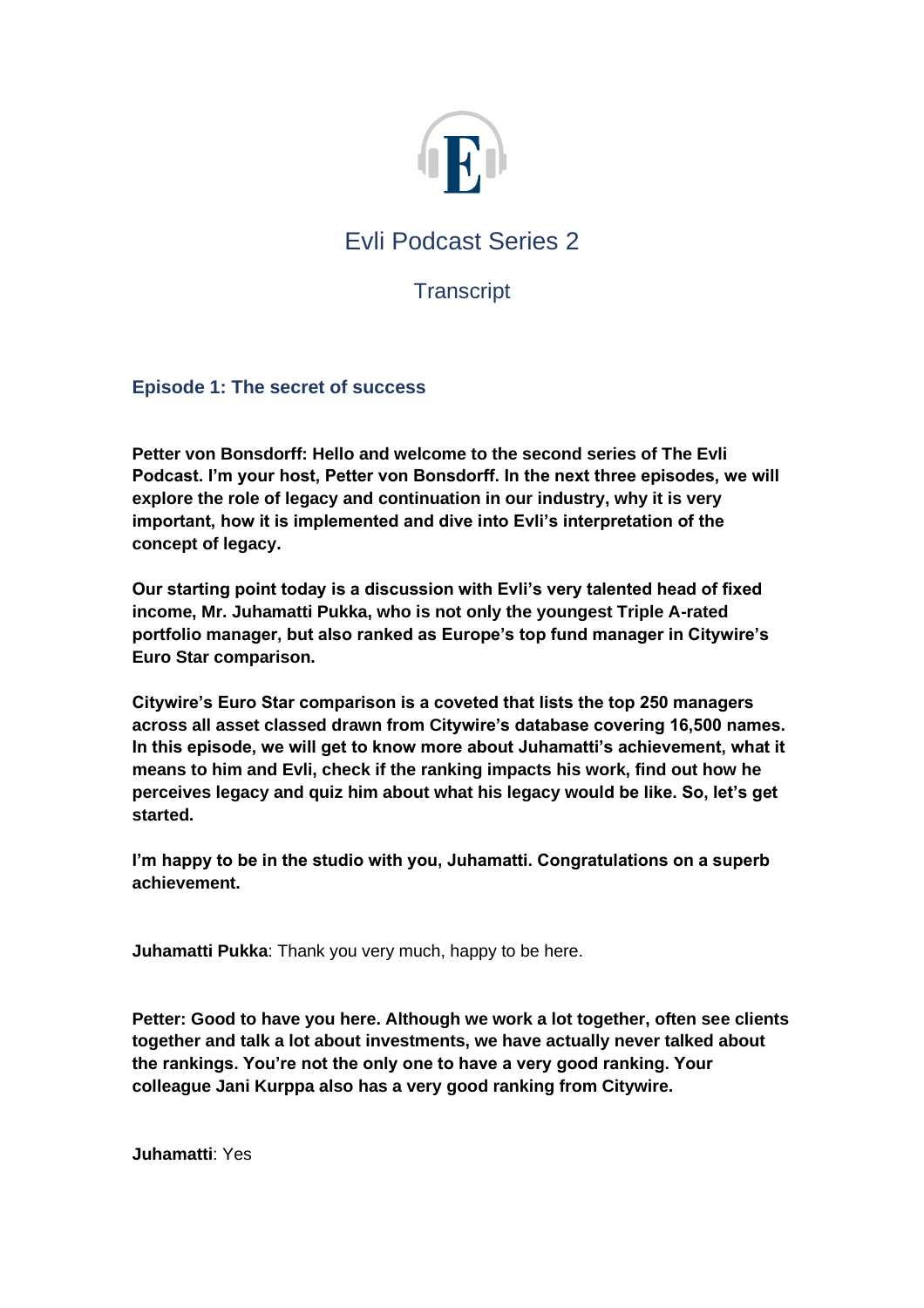# **Petter: Then, my question is, actually, does it motivate you to perform and do you feel the heat from getting this kind of ranking?**

**Juhamatti:** It is certainly nice to get a top ranking. If you think about it as a company and as a team, it is a superb thing to have two managers listed in this listing of 250 top managers. So, that is a very good thing to have, it is a big motivation for the team to be ranked like that.

On a personal level, it is very nice to get a high ranking, for sure. I mean, Finnish people are inherently a very humble people. We are not naturally in the limelight and don't really like being on the podium and getting praise for their personal attributes. However, having these ratings in the background, it feels undeniably good to ranked highly, because it's about consistency and long-term performance. It is also about the long-term track record of your daily work, so it is very good to have this recognition for it.

**Petter: When you say long-term and, going back in time a little to look at how it has worked out, if we mention legacy here and then think about when you started the current strategy that you have been very highly ranked for. That also came from one of the senior PMs that we have on board – the idea of the strategy. Did you feel that back then that legacy was something you do and do well? Can you think back a little bit?**

**Juhamatti**: You mean back to the phase when we started to formulate the strategy?

#### **Petter: Yes**

**Juhamatti**: To start from the current time, I think it's nice to look back on history and think about the process we had for the fund and the strategy. Now, looking from this point it seems obvious that we are selecting this sort of path, but back in 2011 it wasn't obvious what to do next, because we had a great financial crisis that was still ongoing in the background. It was wiping out many of our competitors and the funds that had been performing well before the financial crisis.

Now, what we had was a long track record, even back then, related to the investment philosophy. Our approach to the credit market and how we assess into great quality... We knew at that point that using our experience, we were able to implement it into the new strategies and also the new markets.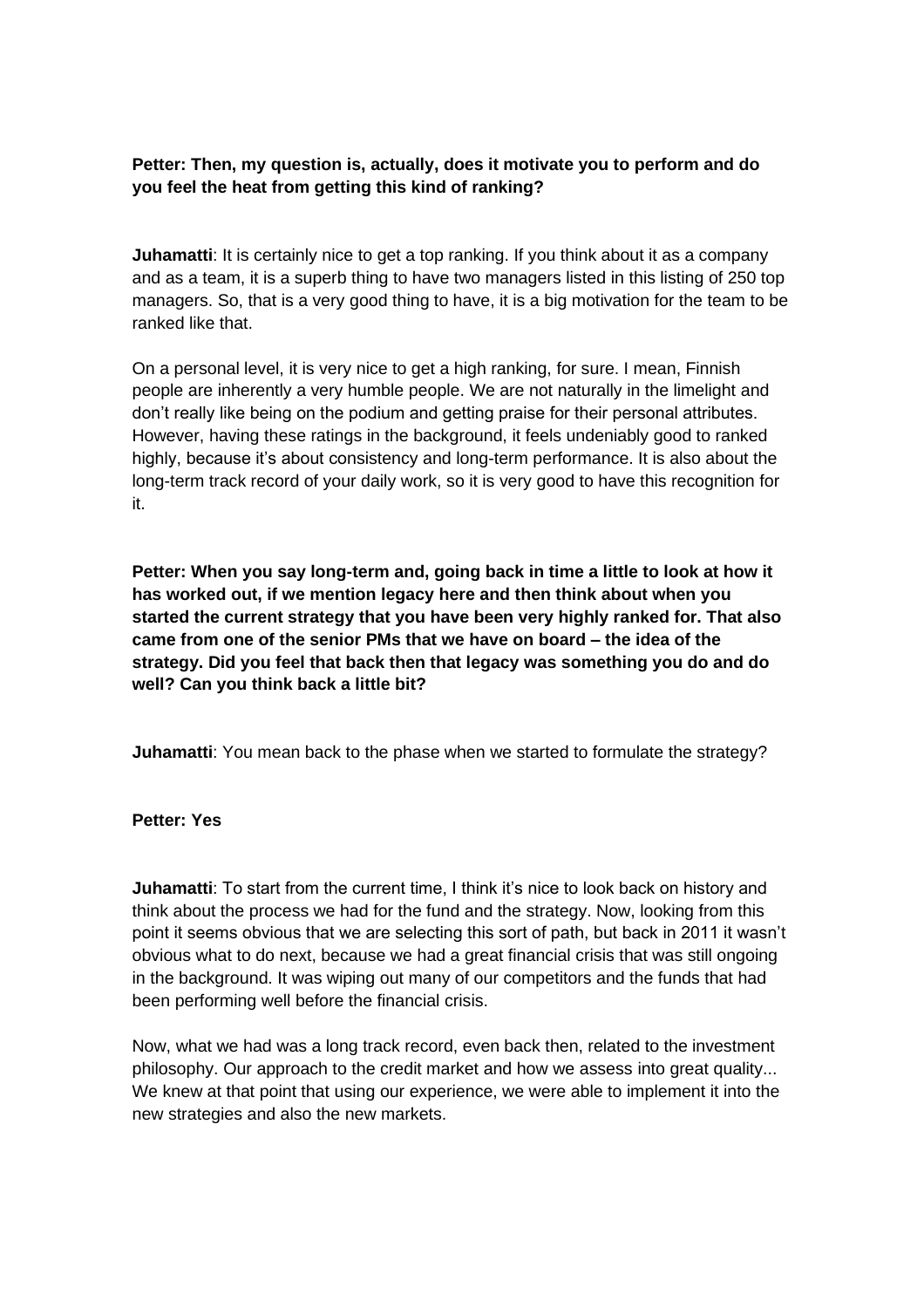# **Petter: So that was kind of a continuation that you had at that point and took some parts of it before working it in your way into this?**

**Juhamatti**: Indeed, and it's about how confident you are in this strategy and the people who have been forming them, as well as these philosophies. It's therefore about the long-term track record of the people, the strategies. This is at the heart of legacy, I think, for the people who have been building this franchise. When you see the performance, you know it is not down to good luck or anything like that. It's about longterm hard work, a selection process that really works. That is something that you want to take forward and make it even better all the time. As a result, over the next ten years, maybe it is going to be even better to have. I mean, it is quite unique to have these 20-plus years of experience for this strategy and I see how long-term, over the cycle, the performance has been doing.

# **Petter: True. Then, thinking back again, when you formulated the strategy and were given quite a free hand to do the formulation, that was a little place to be an entrepreneur, wasn't it?**

**Juhamatti**: Well, yes it was. I mean, thinking about it now I was thrown into the deep end of the pool – which is one of the unique things at Evli. People are able to show their superiors that 'ok, I am ready to take responsibility. I have the knowledge, the ideas, I have learnt a lot, I am keen to learn new things'. Then you get a lot of responsibilities. And that was my moment in late 2011/early 2012. I was told, 'ok, here is a fund for you, reshuffle the strategy, think about what is working going forward and then let's start a new fund based on the studies that you have been doing'. It was a great opportunity for me to be the one who designs what goes into the fund, because that is the moment when you are saving the fund for the next 10 years. You are making the limitations, the rules, the strategy. It is pretty much dictating what you are able to do and what you are not able to do.

# **Petter: That is correct. Now, fast forwarding to today. Would you like to talk about the must-have skills that you think are needed to go forward for another great 10 years, at least?**

**Juhamatti**: Well, for the PM, if you think about what makes a good portfolio manager, you need to have a deep knowledge of the markets, an ability to analyse the companies. But, the most important, I think, is to have a genuine interest in the markets and a genuine interest in the companies, as well as understanding how the companies are working, what they are going to do, how they have been performing in the past, what the management is trying to do. Maybe also a little background – who the owner is and what they are seeking to do.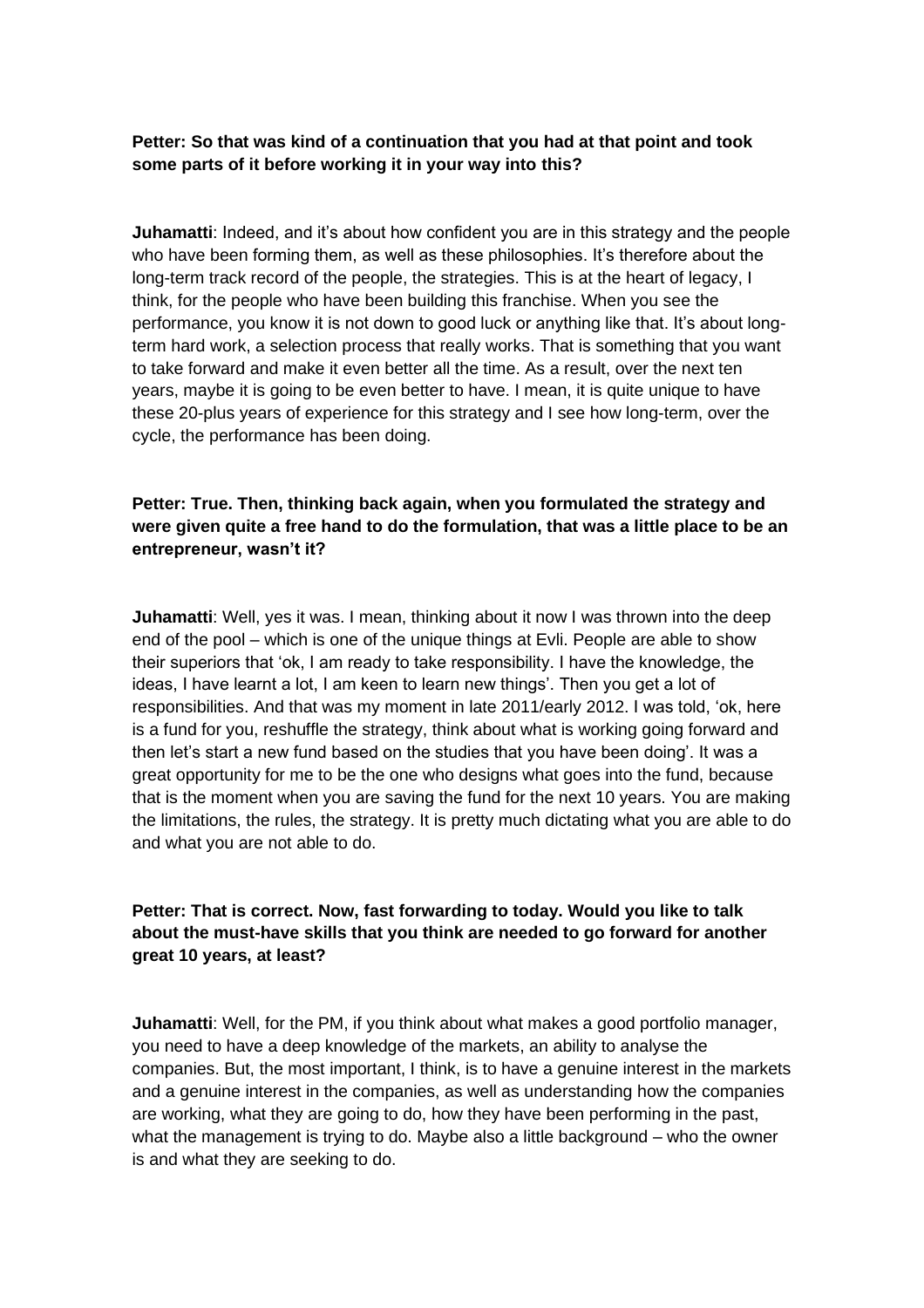It's not about looking at the numbers. What I have learnt during my years in the business is that every single business is a people business. Everybody is talking about IE taking over most of the work, but, at the end of the day, it is a people business. Companies are operated by the people. Also, funds are, if you think about the corporate bonds fund management, it is done by the people. And, it's about learning how the companies are behaving and the people in the companies are behaving. That's a very important factor, I think, for the portfolio manager to have. Curiosity – you have to be ready to go deeper in nuances, and, of course, the ability to understand the fundamental changes in the markets and in the different businesses.

So, it is really difficult to say one, two or three things that you have to have as a good portfolio manager, but it is about the overall interest towards the companies.

#### **Petter: A holistic interest.**

**Juhamatti**: Yes, indeed. I just want to lastly talk about people skills. If you are managing a fund, then you are the manager making the bets on behalf of your clients, but it is the clients you have to understand and I feel it is very thrilling to meet the clients from different countries, from different backgrounds, having discussions with them, and learn new things from them. And also learn about how they are looking at the current market environment, for example. So, I don't think it is just about managing the portfolio, but also interacting with your clients.

**Petter: Yep, and that is also a very important thing. For our investors and the clients, the talent growth is, of course, of great interest in the fund management company. How do you think Evli is facilitating this talent growth to have continuously well-performing portfolio managers?** 

**Juhamatti:** I think it is very, very important for the company to have the talent pool that you have been building over the long-term within the business. And I think it is very good for Evli that we have had this uninterrupted training programme since 2008. So, we have a very, very long history of attracting talent from the universities working for Evli over the summer for three months. After three months you know which one of the trainees have performed well and which ones are the sort of talents you want to hire going forward. And that is something you have to keep ongoing all the time. So, you have the fresh talents joining the company and building the company with you. So, it is not that you have very highly talented people working in a company and you stop hiring new people. Because then, after 10 years, you have older persons working at the company. If some of them leave, then you end up in a situation where you don't have any fresh talents that you have been growing who understand your business, strategies and idea of the company.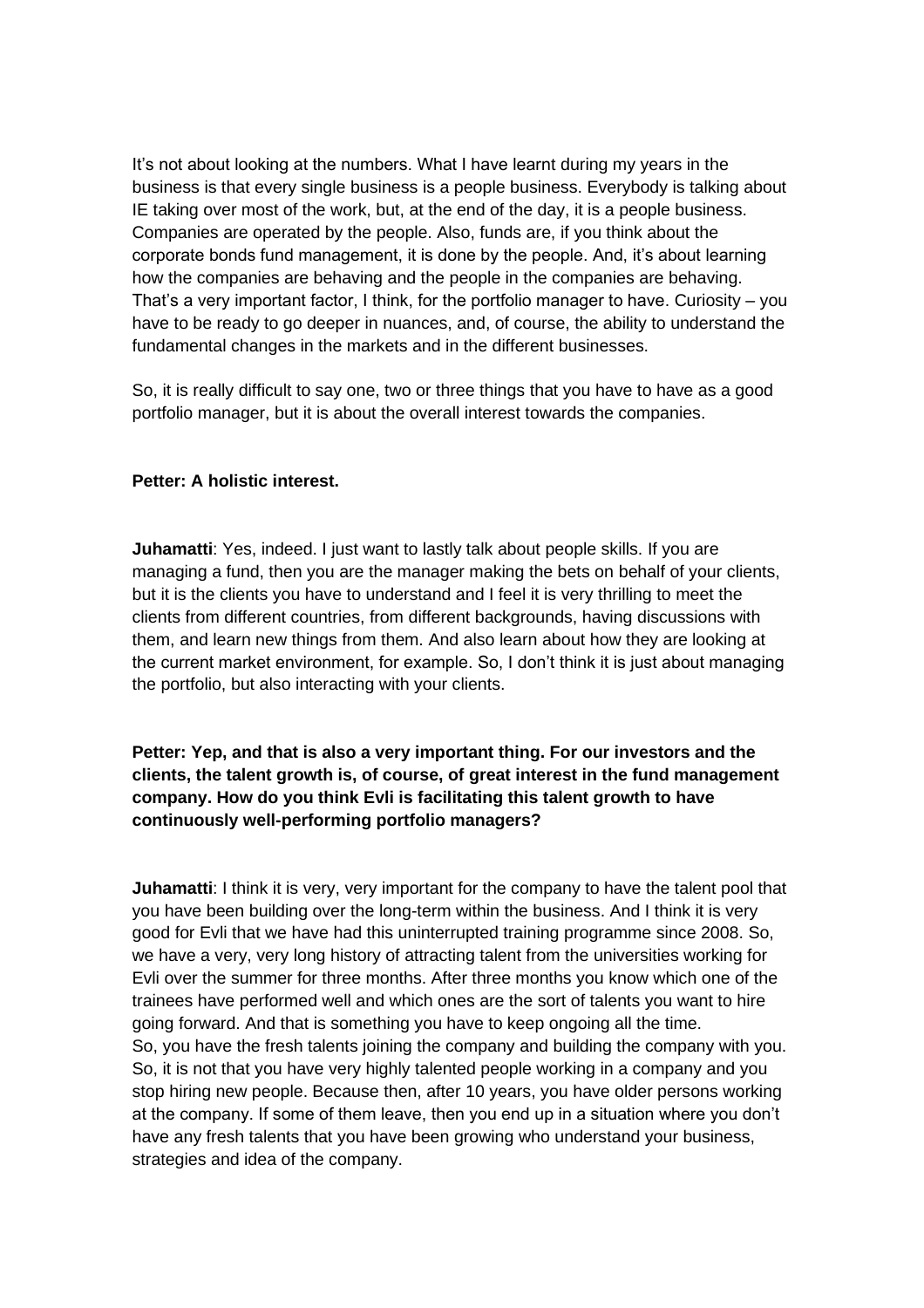Now, with the annual training programme, you have these people who learn about the company, they grow with the company, you have been able to teach them new things, and that is really something unique for the company as well.

**Petter: It is and I agree that the trainee programme has been working out. I might add here that Juhamatti was one of the first ones from one of the very first trainee programmes, if I recall correctly.** 

**Juhamatti**: Yeah

**Petter: Also, we will be talking in coming episodes of this podcast about what kind of values are needed to embrace these young talents that we get into Evli. But, this is only a sneak preview of what we will be talking about.** 

**Now, we have been thinking internally about how we are going to use the word 'legacy' and then we thought that legacy is actually something that has ended, and that we like to add to that we would define what we think about legacy and how it is used in terms of 'continuation'.** 

**You are the youngest Triple A-rated portfolio manager by Citywire, Juhamatti. Do you think about your own legacy and continuation? Have you thought about it in the midst of portfolio management, family life and everything?**

**Juhamatti:** I have to admit that there is too little time to think about legacy at this point in life. But I really feel that the legacy is something that is really difficult to define when you ask people. Ok, you know what legacy is, so give me a definition of legacy. That's the difficult part. And I think it is something you build up over a long, long period of time. Over your whole career, you are building your legacy. It's about the everyday actions that really count when people are thinking about you in 10 years' time, for example. Legacy is something that comes to their mind firstly, when they think about you. It is formulated over time, not made by a single person. It's by a group of people working together and I feel that is really important to understand that there is no lone hero here, it's about the teamwork and the effort that we are putting in together. It's not just about the current team but also the teams you have been working with in the past and making your own talent even better.

Now, I think that what a person can do is to try to perform every single day to his or her best. Train to be a genuinely nice person to other people. Because, as I said before, this is a people business. You have to think about the personal interactions. Personally, I have always valued being fair to other people, whether they are your colleagues, competitors, clients, or just average Joe on the street. To be fair to other